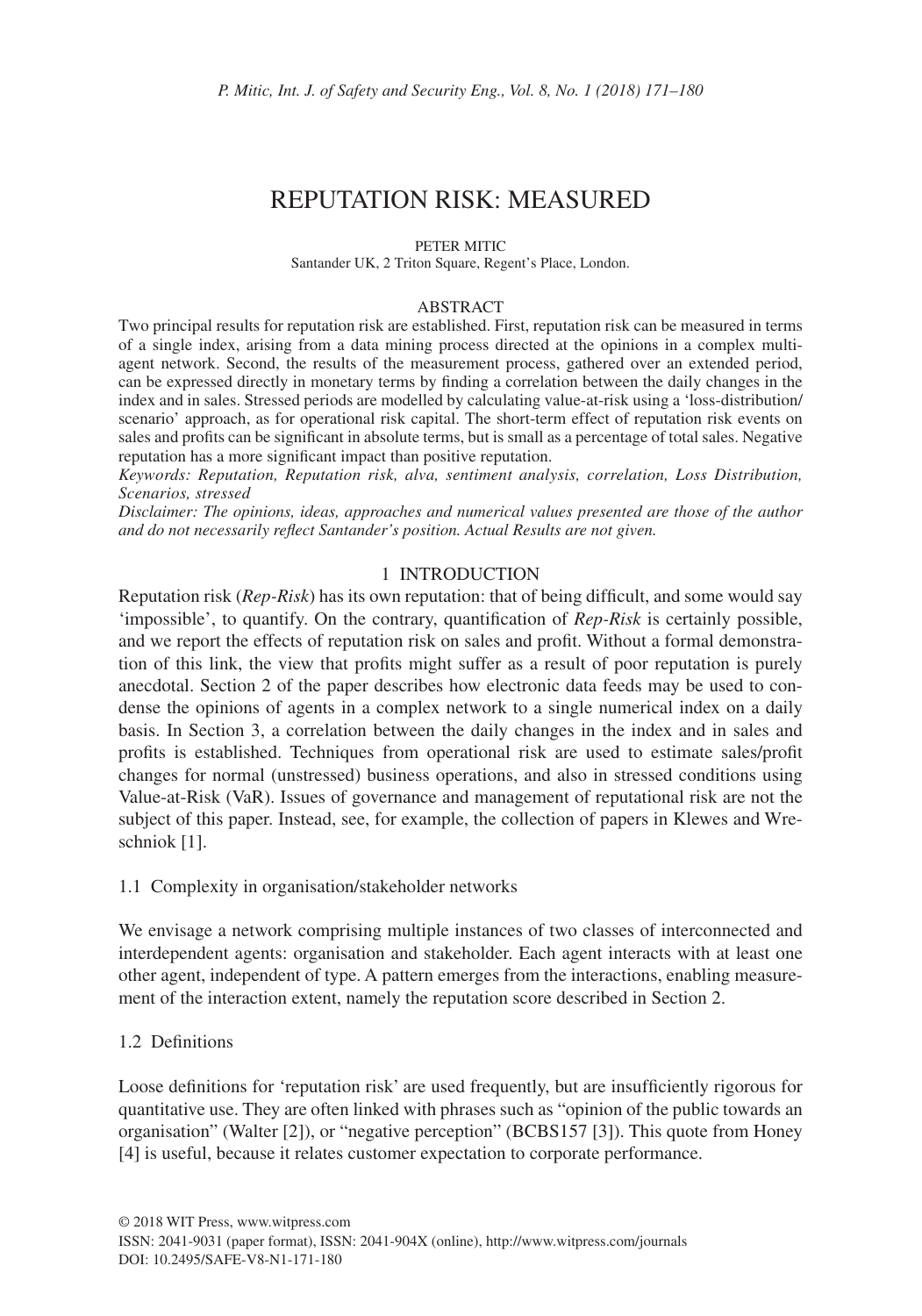| Reputation                 | Stakeholder perception of an organisation that can affect,<br>positively or negatively, the business relationship between<br>the stakeholder and the organisation |
|----------------------------|-------------------------------------------------------------------------------------------------------------------------------------------------------------------|
| Reputation Risk (Rep-Risk) | The difference between stakeholder expectation and organ-<br>isation performance                                                                                  |
| <b>Reputation Event</b>    | An occurrence or action that affects Reputation                                                                                                                   |
| Rep-Risk Measurement       | Numerical assessment of Reputation                                                                                                                                |
| <i>Rep-Risk</i> Value      | The mapping of Reputation Risk Measurement to physical<br>or monetary quantities                                                                                  |

Table 1: Informal Reputation-related definitions.

*"The reputation of an organisation is influenced by its performance, policies and people…A risk to reputation occurs where the organisation fails to meet the expectations of a specific stakeholder group."*

The performance-expectation link forms the basis of the method used to link reputation measurement with sales, and is reflected in the definitions in Table 1. The element *positive reputation* has hitherto not been used in the literature.

## 2 REPUTATION MEASUREMENT

This section concentrates on the measurement of *Rep-Risk*. The measure described corresponds to the informal term "Reputational Risk Measurement" in Table 1. A measure of daily sentiment, hereinafter referred to as the *alva* Reputation Index (*aRI*) is produced by the reputation consultancy *alva* (www.alva-group.com). The index is compiled daily, and provides a short-term measure of sentiment (i.e. reputation), mainly for use as a means to make informed strategic business decisions. Two levels of complexity are involved in producing it. First, there is a data mining stage of data from agents, the number of which is unknown in advance of collection. Second, the complexity of language is reduced to tokens, to which numerical values can be assigned. The *aRI* is constructed in *Process 1*, below.

- 1. Live electronic feeds from publicly available media sources supply articles, comments, reports etc. that are relevant to particular industry sectors. These feeds comprise news media (TV, radio, newspapers etc), social media (Twitter, Facebook, blogs), trade reports and surveys. This stage is termed 'content harvesting', and each item received is termed a 'content'. Alternatively, the term 'data mining' is appropriate.
- 2. Contents that mention particular target keywords (e.g. names of an organisation, prominent people in it) are filtered and retained.
- 3. Identify key words and phrases in each content that convey sentiment.
- 4. Each content received in a 24-hour period is scored on a scale 1..10 for four factors: overall sentiment, influence of the source, prominence of the organisation, and relevance.
- 5. The mean of the scores for the four factors is calculated. For content *i* on day *t*, call this value  $m_{i,t}$ .
- 6. Weights, reflecting the importance of the content as a whole, are then assigned to each content. National media or influential persons are weighted most highly. Regional media are weighted lower. The lowest weights are assigned to social media users with few followers. For content *i* on day *t*, call the weight  $w_{i,t}$ .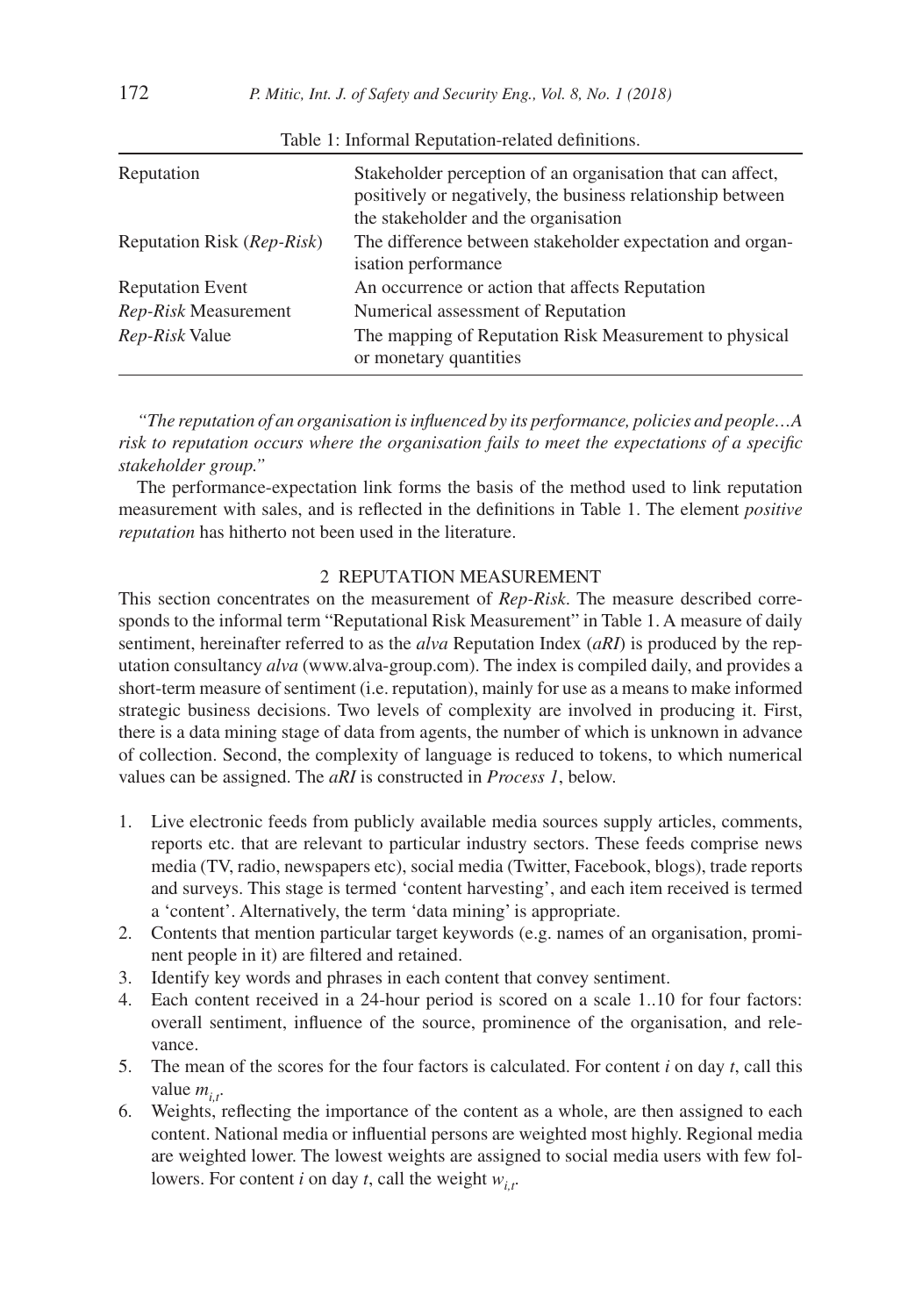7. The final reputation index value on day  $t$ ,  $R_t$ , is a weighted average of the scores for all factors of the content within the 24-hour period:  $R_i = \sum w_{i,t} m_{i,t}$ 

Since scoring is always on a scale of 1..10, the median point 5.5 represents a neutral position with respect to sentiment. A score  $R > 5.5$  represents 'positive' sentiment, whereas a score R < 5.5 represents 'negative' sentiment. Most commonly, movements of the *aRI* from one day to the next are less than 0.5. Daily movements greater than 1 are rare. Empirically, values of the *aRI* are normally distributed. The *aRI* has a 'short term memory', consistent with an auto-regressive AR(1) statistical model. The *aRI* values on successive days are significantly correlated.

The method described in *Process 1* corresponds to 'unsupervised learning', as described by Turney [5]. Step 3 in *Process 1* is a classification based on a collection of fixed syntactic phrases that are likely to be used to express opinions. An overview of the general technique is given below.

## 2.1 Sentiment scoring example

To get a flavour of the contents that are routinely received, consider the Twitter remark from @blogpenzance (1,053 followers) "*I'm a big fan of @XYZ-Bank".* Under Process 1, that content might be scored as in Table 2.

The result is a mean score  $24.5/4 = 6.125$  for this content. The source is treated as of low importance compared to the national press, so it attracts a low weight: 0.12 (on a scale 0..1). Suppose further that there are two additional contents (labelled C2 and C3), and the Table 2 content is C1. Table 3 shows how a reputation index may be compiled from them. Only the mean scores are shown.

| Category   | <b>Sentiment</b>                     | Score, s |
|------------|--------------------------------------|----------|
| Sentiment  | Positive, qualified by 'big'         | 8.0      |
| Influence  | Few followers: not influential       | 1.0      |
| Prominence | Neutral                              | 5.5      |
| Relevance  | No references to other organisations | 10.0     |

|  | Table 2: Content scoring example. |
|--|-----------------------------------|
|  |                                   |

|  | Table 3: Index compilation example. |  |
|--|-------------------------------------|--|
|  |                                     |  |

| <b>Content</b> |                                                                                                  | Mean Score $m$ Weight $w$ |               | $\boldsymbol{m}\boldsymbol{w}$ |
|----------------|--------------------------------------------------------------------------------------------------|---------------------------|---------------|--------------------------------|
| C <sub>1</sub> | "I'm a big fan of @XYZ-Bank"                                                                     | 6.125                     | 0.12          | 0.735                          |
| C <sub>2</sub> | "XYZ-Bank hardly provides good service"<br>(Local TV consumer feature)                           | 4.7                       | $0.6^{\circ}$ | 2.82                           |
| C <sub>3</sub> | "XYZ-Bank's mortgage interest rate is the<br>best available" (Sunday Times 'Best Buy'<br>tables) | 8.62                      | (0.9)         | 7.758                          |
| Sum            |                                                                                                  |                           | 1.62          | 11.313                         |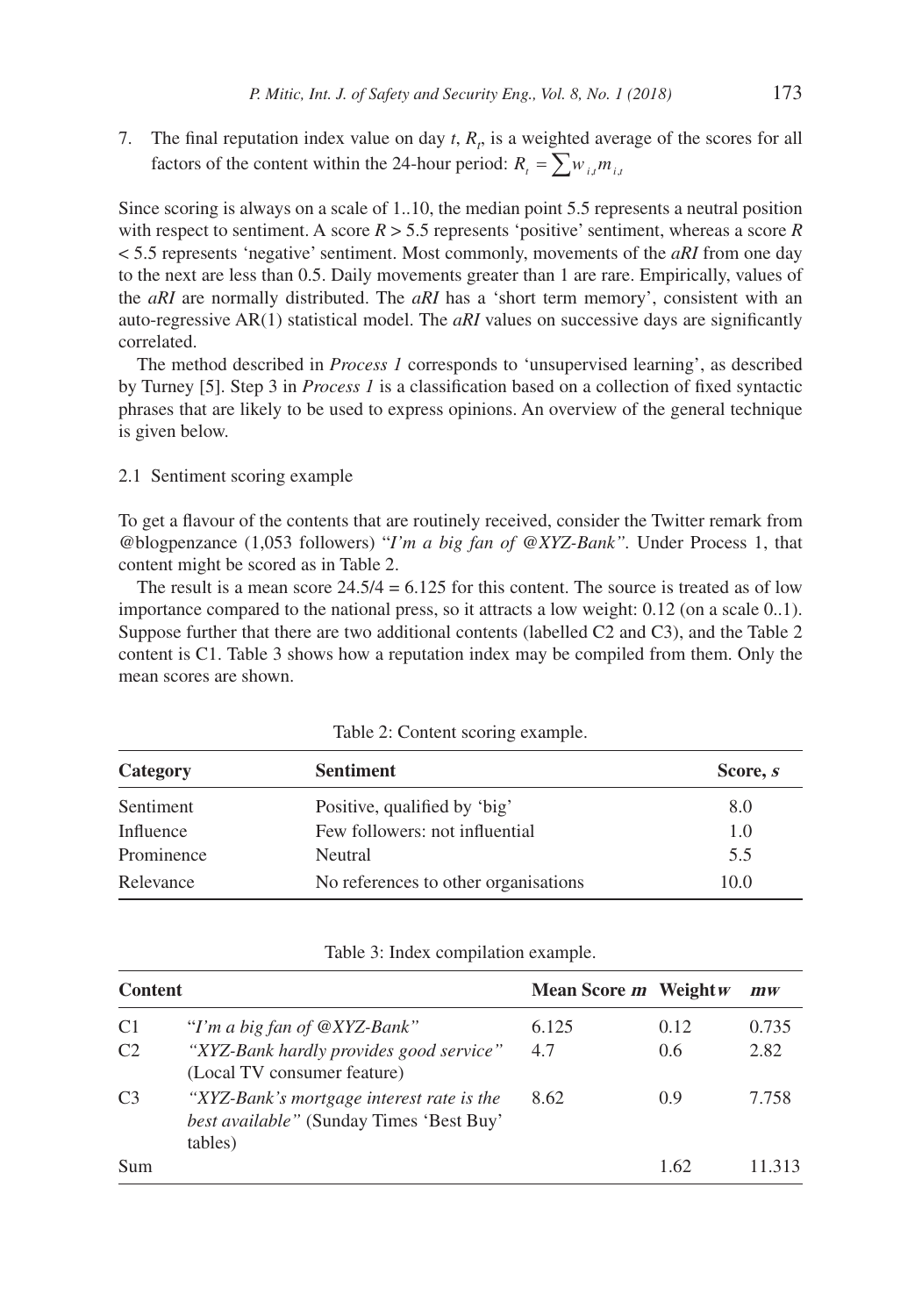The index value is  $11.313/1.62 = 6.983$ . Overall it conveys positive sentiment, mainly due to content C3, which is very positive and from an influential source. Qualifiers such as 'best' and 'big' serve to shift the base score away from 5.5. The word 'not' is an important negation indicator. Others are 'dis', 'un' and 'down'.

## 2.2 Sentiment analysis

Lui [6] gives a full summary of the current and past research on sentiment analysis, which dates from the 1990s. The steps in Process 1 are a particular instance of a generic sentiment analysis (aliter opinion mining) algorithm. Pang *et al*. [7] summarise it as Process 2, below.

- 1. Split each content into tokens: words or phrases in a standard form. See Chaudhari and Govilkar [8] for a review (step 3 in Process 1).
- 2. Feature extraction to derive: <holder> (who expresses the content), <target> (the aim of the content), <polarity> (the opinion expressed). Siqueira and Barros give an overview [9] (also step 3, Process 1).
- 3. Classify the features. In particular, assess the <polarity> as positive, negative or neutral, and the emphasis of the sentiment. Several techniques have been used, such as Naïve Bayes, Maximum Entropy and Support Vector Machines. [8, 10] (step 3 in Process 1). This step often uses an existing lexicon to gauge the extent of the sentiment polarity. Jurafsky has a good summary [10].

To give a brief example of polarity, 'good' and 'increased' indicate a positive sentiment, whereas 'bad' and 'not' indicate negative sentiment. The words 'better' and 'worse' are examples of emphasis indicators. An awkward case is 'dreadful', which conveys emphasised negative sentiment in a single word. Such cases have to be treated separately in the lexicon. A further problem is that some words can convey negative sentiment in some cases and positive in others. For example, 'quiet' is positive for cars but negative for a speakerphone. A lexicon that uses syntactic or co-occurrence patterns is required.

## 3 REPUTATION, SALES AND PROFIT

In this section we link the *aRI* to sales and profit, and establish the principle that 'reputation means money'. The counterpart to every sale is a purchase, and we can regard measures such as 'daily sales' as a distillation of the activities of a network of agents, distinct from the network that contributed to the compilation of the *aRI*. It is not possible to link the two networks on an agent-to-agent basis, so we have to make do with a periodic average of both. The impact of linking reputation to money is that it enables a translation of a somewhat abstract *aRI* score to something entirely familiar. That enables organisations to improve forecasting and risk mitigation, and to optimise decision making. All three are highlighted in Sargut & McGrath [11] in the context of differentiation between 'complex' and 'complicated'. Networks in the world of reputation are 'complex' because interactions are continually changing, and individual interactions are not deterministic or predictable.

Existing models for *Rep-Risk* are due to Perry and de Fontnouvelle [12], and Fiordelisi *et al.* [13, 14]. They depend on correlations of reputational events with share price, without the assumption that share price movements arise from reputation events. Share price analyses do not address other business activities of a bank, such as retail sales. In these three cases the correlation methodology starts with a 1-factor statistical model for *n* reputation risk events: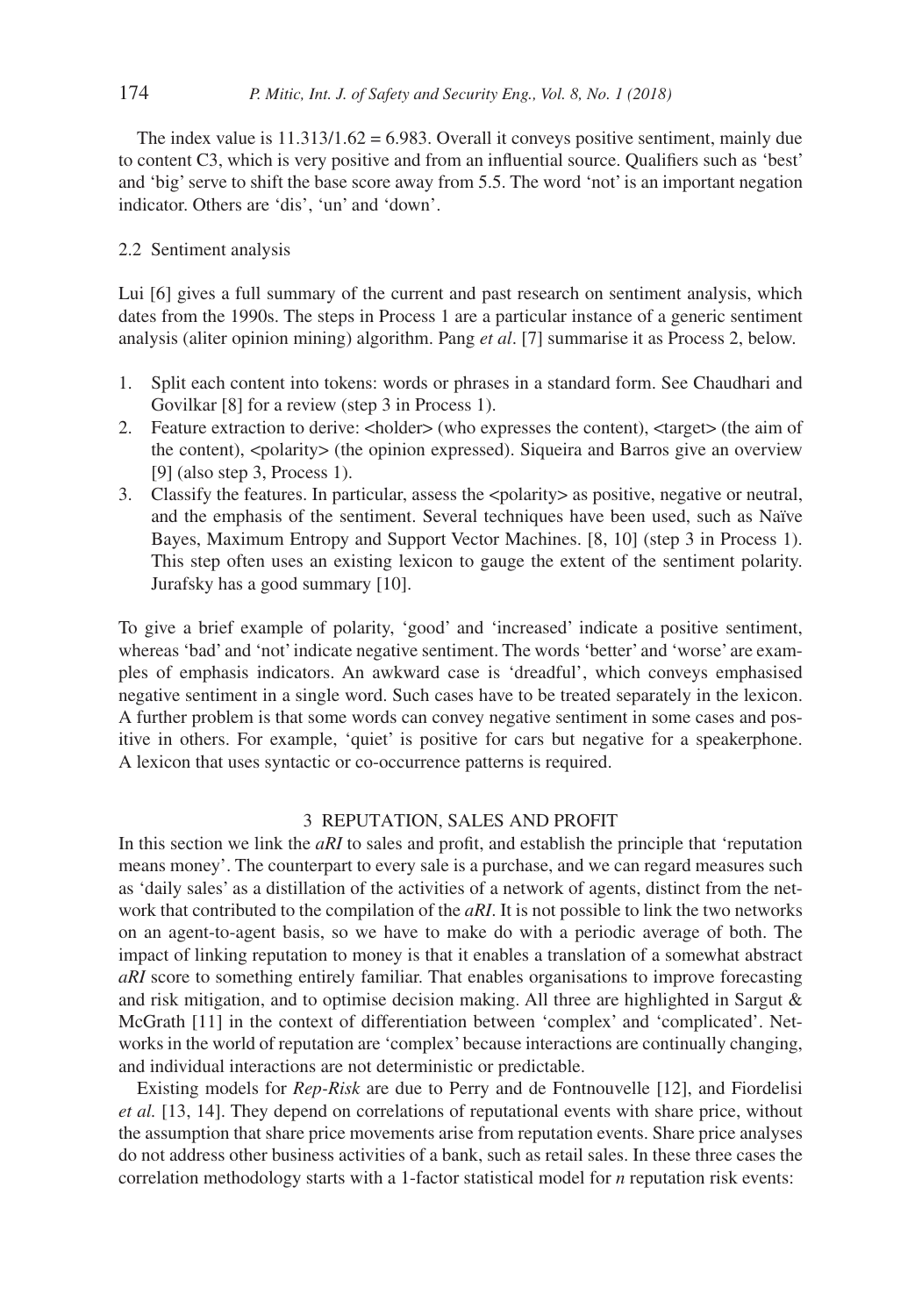$$
r_{it} = a_i + \beta_i r_{mt} + e_{it} \tag{1}
$$

where  $r_{it}$  is the log-return for a stock linked to event *i* at time *t*,  $r_{mt}$  is the log-return for a stock *index* containing the stock at the same time *t*,  $\varepsilon$ <sup>*it*</sup> is a random term, and  $a$ <sup>*i*</sup> and  $\beta$ <sup>*i*</sup> are coefficients to be determined by Ordinary Least Squares (OLS). Then, having calculated estimates  $\hat{\alpha}_i$  and  $\hat{\beta}_i$  for  $a_i$  and  $\beta_i$ , *abnormal returns*  $AR_{it}$  (i.e. the residuals) are calculated using:

$$
AR_{it} = r_{it} - \left(\hat{\alpha}_i + \hat{\beta}_i r_{mt}\right).
$$
 (2)

Summing over a time interval [*t* 0, *t* 1] produces a *cumulative abnormal return* (*CAR*):

$$
CAR(i, t_0, t_1) = \sum_{t=t_0}^{t_1} AR_{it}
$$
 (3)

The *CAR* is the basis for the measurement of *Rep-Risk* in terms of share price movements. In our study, we use a variant of it, detailed in the following section.

#### 3.1 Reputation risk correlation model: index based

Our model of *Rep-Risk* comprises three distinct stages, each resulting in a measure of the monetary value of reputation. Stage 1 gives a base 'expected value' measure: what happens under unstressed conditions. This stage encompasses the concept that reputation is a comparison between performance and expectation. Its basis is a correlation between changes in the *aRI* and changes in product sales with a prediction of changes in sales. In stage 2, we separate upward and downward changes in the *aRI*, fit an appropriate 'loss' distribution to each separately, using the *Loss Distribution* approach of Frachot *et al*. [15], thereby deriving a 99.9% value-at-risk (VaR). This provides a view of what happens if there are severe reputation events. Stage 3 does the same for extremely severe circumstances, using scenarios.

#### 3.1.1 Correlation stage

Given a fixed time interval divided into *n* equal intervals, let  $t_i$  ( $i = 1..n$ ) be the time (measured from zero) at the end of the  $i<sup>th</sup>$  time interval, and set  $t_0 = 0$ . The  $i<sup>th</sup>$  time interval is therefore  $[t_{i-1}, t_i]$ , and the duration of all time intervals is  $t_n/n$ .

A measureable utility,  $U(t_i, l)$ , (in particular, sales) is observed at  $t_i$ , but refers to an earlier time period, the time lag being *l* periods. Let  $\hat{U}_j(t_i, l)$  be the *j*<sup>th</sup> member of a set of *significant* predictors of  $U(t_i, l)$ , obtained by any appropriate method. In practice, the most useful predictors were means or single exponential smoothings of previous utility values. Denoting the total *Rep-Risk* loss and gain at time  $t_i$  by  $R^-(t_i)$  and  $R^+(t_i)$  respectively, equation (4) gives a symbolic definition of *Rep-Risk* loss/gain. In (4), the changes in value of the reputation index over the same period are denoted by  $\Delta S^-(t_i)$  and  $\Delta S^+(t_i)$  respectively, and the superscripts <sup>–</sup> and <sup>+</sup> denote negative and positive extractions respectively.

$$
R^{-}(t_{i}) = median \left(\sum_{i=1}^{n} (\hat{U}_{j}(t_{i},l)-U(t_{i},l))\right)^{-}\right) \frac{1}{\Delta S^{-}(t_{i})}
$$
  
\n
$$
R^{+}(t_{i}) = median \left(\sum_{i=1}^{n} (\hat{U}_{j}(t_{i},l)-U(t_{i},l))\right)^{+}\right) \frac{1}{\Delta S^{+}(t_{i})}
$$
\n(4)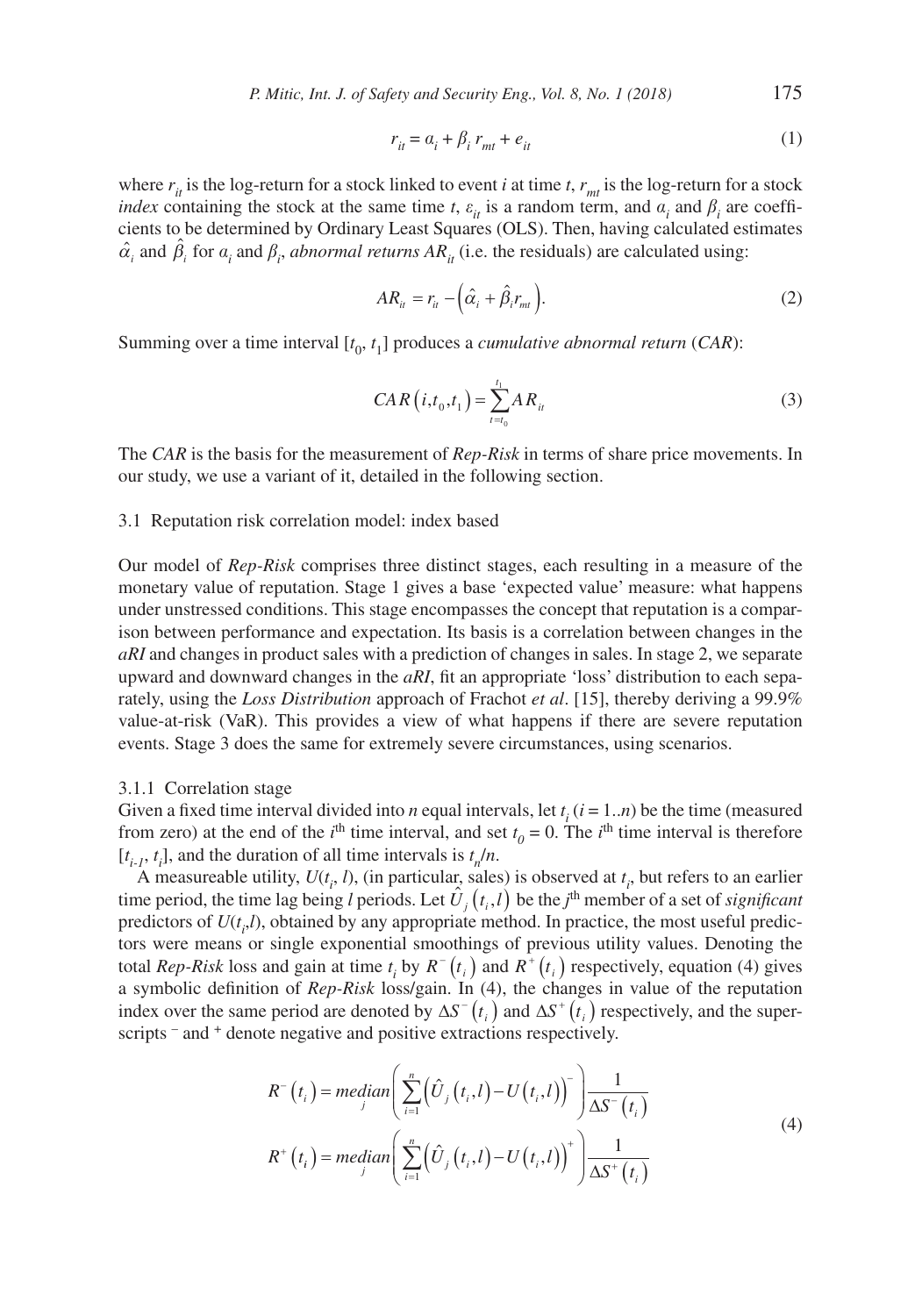The sum of differences between predicted and observed utility is similar to the *CAR* measure in equation (3). The units of  $R^{-}(t_i)$  and  $R^{+}(t_i)$  are "units sold", and to translate them into money we multiply by the unit price,  $f(t_i)$ , to derive expressions for "Reputational Risk Value" (see Table 1). The factor  $f(t_i)$  can also be used to account for a translation into profits, rather than sales value.

$$
R_M^-(t_i) = R^-(t_i) f(t_i)
$$
  
\n
$$
R_M^+(t_i) = R^+(t_i) f(t_i)
$$
\n(5)

A 'reasonableness test' is incorporated into the  $f(t_i)$  factors. If the set of values of the *aRI* used in the correlation analysis are denoted by *R*, the quantities  $r(+) = \max(R) - 5.5$  and  $r(-) = min(R) + 5.5$  measure the maximum and minimum deviation from the base *aRI* value, 5.5, respectively. These quantities measure what can be considered a practical 'reasonable' movement in the Index. Negative and positive movements in sales are scaled by  $r(-)$  and  $r(+)$ respectively.

The formulation in (5) is necessarily linked to the sales and profit profiles of a particular organisation. As a result, (5) cannot constitute an absolute expression of *Rep-Risk* in monetary terms. However, the given formulation does provide direct management information and guidance for the organisation on the potential effect of reputation events. It is therefore more applicable than a general measure.

## 3.1.2 "Loss distribution approach" (LDA) stage

The LDA method results in an assessment of VaR, representing stressed circumstances. Positive and negative *aRI* values are treated separately. In each case the *n aRI* values  $\{a_1, a_2, a_3, a_4, a_5, a_6, a_7, a_8, a_9, a_9, a_9, a_9, a_9, a_1, a_2, a_3, a_4, a_5, a_6, a_7, a_8, a_9, a_9, a_9, a_1, a_2, a_3, a_4, a_5, a_6, a_7, a$ 

 $a_n$ } are ordered in increasing size order, and a cumulative probability  $p_i = (a_i - 0.5)/n$  is assigned to each  $a_i$ . Trial distributions are fitted to pairs  $\{a_i, p_i\}$ . A best-fit severity distribution is found, goodness of fit being tested using the dedicated method of Mitic [16]. This test is appropriate because it is independent of the small number of data points used: about 25 in each case. In most cases, a Lognormal distribution was the best fit. Figure 1 below shows the example of the CDF of a Lognormal distribution fitted to positive sentiment difference.

The LDA method goes on to estimate VaR at 99.9% (the *stressed* case), and the expected *aRI* value (the *unstressed* case). For details, see Frachot *et al.* [15]. The 99.9% figure is commonly used in similar operational risk calculations.



Figure 1: Lognormal fit for positive sentiment difference.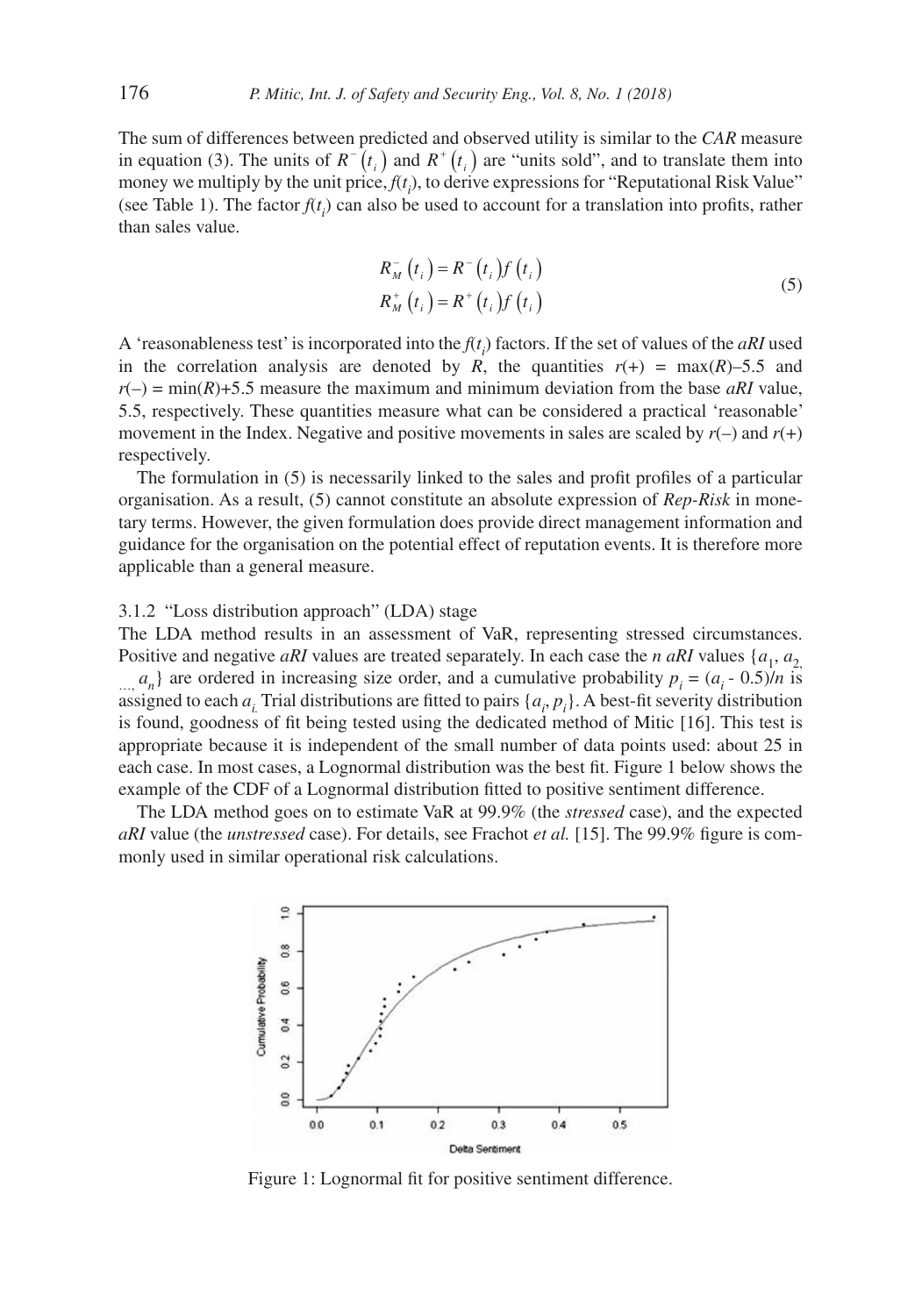## 3.1.3 Scenario stage

The LDA model can be stressed by adding scenarios similar to the methods of operational risk, but with a difference. Adding extra *aRI* values less than 4.0 simulates extreme negative sentiment, and adding extra *aRI* values greater than 7.0 simulates extreme positive sentiment. The latter is missing from operational risk. A complete recalculation is then done using the revised *aRI* values. In practice, approximately 25% extra sentiments were added by generating random data from a uniform distribution centred closely on a given high or low sentiment value. The resulting VaR values are sensitive to the number of extra points added, which reflects the degree to which good or poor reputation is sustained. Alternatively, specialised scenario workshops are a lengthier process.

## 4 RESULTS

In this section we present the results of the correlation and LDA models. Retail sales data with corresponding *aRI* values for the period 1 January 2014 to 31 Dec 2014 were used.

4.1 Unstressed and stressed reputation

Table 4 shows the % changes in sales and profit (the results of (5) divided by total annual sales/profit) for three product lines in the *unstressed* case (i.e. expected value of the LDA process, following a correlation analysis summarised by (5)).

The entries in Table 4 represent *Rep-Risk* gains/losses in 'business as usual' circumstances. Two points are notable. First, *Rep-Risk* gains/losses expressed as percentages of total gains/ losses are small, even though in absolute terms they might be significant. Second, the gains from positive *Rep-Risk* and the losses from negative *Rep-Risk* are roughly symmetric, indicating that there is as much to be gained by managing positive sentiment as there is by mitigating negative sentiment. This observation does not apply when sentiment is stressed (Table 5).

Comparing corresponding results in Tables 4 and 5, the stressed *Rep-Risk* gains/losses are approximately twice the unstressed *Rep-Risk* gains/losses.

#### 4.2 Super-stressed reputation

The effect of adding additional *aRI*s near a given value in the range (4, 7.5) is to exaggerate the derived VaR. The exaggerated VaR % change is a measure of the impact of a period of extreme reputation stress. This variation is shown in Fig. 2, which is for Product 1. Products

| Product                    | Positive sentiment<br>$(\%$ change) | Negative sentiment<br>$(\%$ change) |
|----------------------------|-------------------------------------|-------------------------------------|
| Product 1 sales volume     | 1.6                                 | $-2.3$                              |
| Product 1 profit after tax | 0.7                                 | $-0.9$                              |
| Product 2 sales volume     | 1.9                                 | $-1.4$                              |
| Product 2 profit after tax | 0.3                                 | $-0.3$                              |
| Product 3 sales volume     | 2.4                                 | $-2.0$                              |
| Product 3 profit after tax | 0.7                                 | $-2.0$                              |
|                            |                                     |                                     |

| Table 4: Expected Value of Unstressed annual Rep-Risk gains/losses. |  |  |  |  |  |
|---------------------------------------------------------------------|--|--|--|--|--|
|---------------------------------------------------------------------|--|--|--|--|--|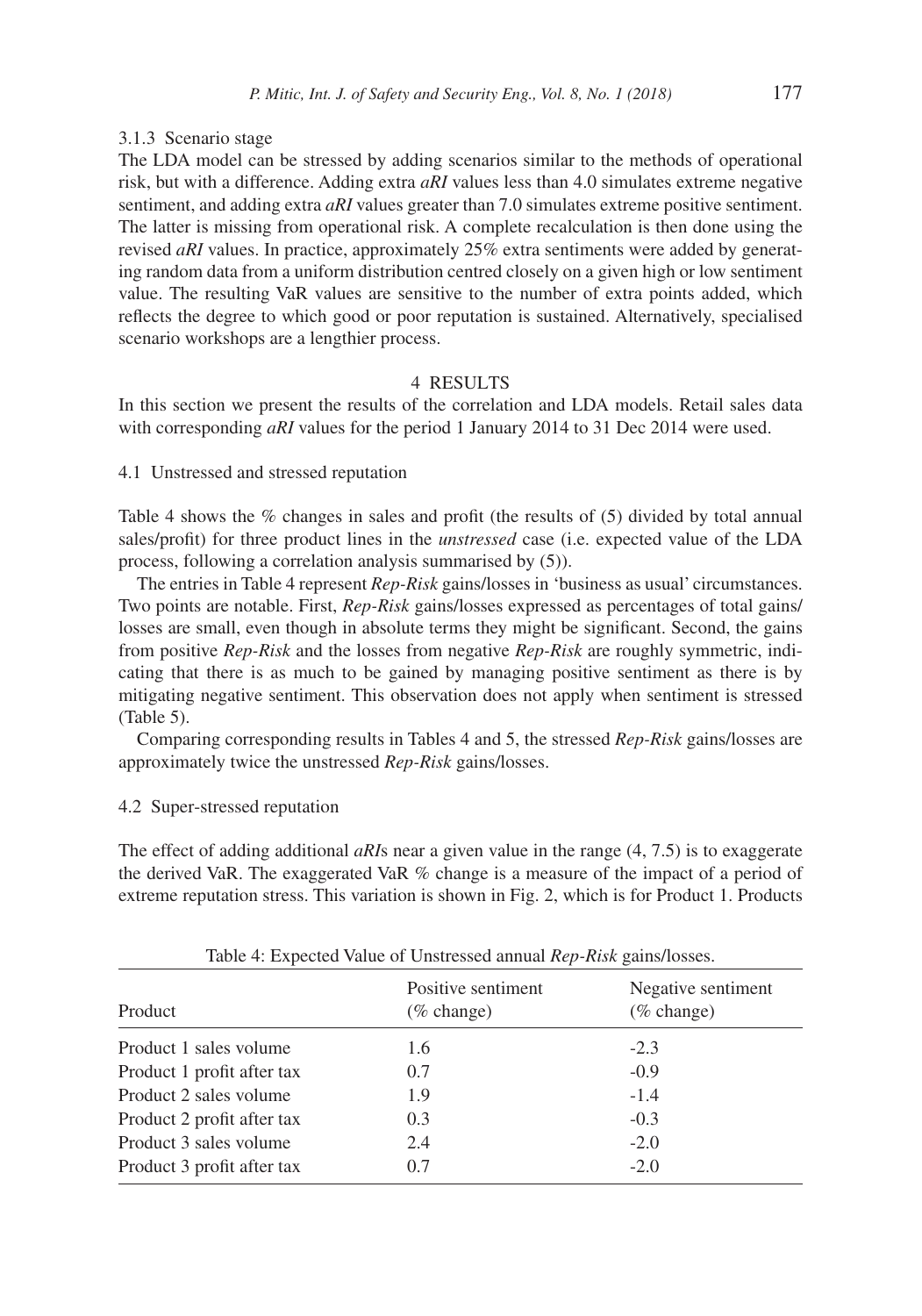| Product                    | Positive sentiment<br>$(\%$ change) | Negative sentiment<br>$(\%$ change) |
|----------------------------|-------------------------------------|-------------------------------------|
| Product 1 sales volume     | 3.4                                 | $-7.9$                              |
| Product 1 profit after tax | 1.3                                 | $-3.6$                              |
| Product 2 sales volume     | 3.8                                 | $-2.8$                              |
| Product 2 profit after tax | $0.6^{\circ}$                       | $-0.5$                              |
| Product 3 sales volume     | 4.9                                 | $-4.1$                              |
| Product 3 profit after tax | 4.9                                 | $-4.1$                              |

Table 5: 99.9% VaR of Stressed annual *Rep-Risk* gains/losses.



Figure 2: Varying degrees of super-stress

2 and 3 are similar, but with a less extreme range of VaR. This reflects the fact that Product 1 is the principal product line. The profile in Fig. 2 applies for both sales and profit, since one is a linear scaling of the other (through factors  $f(t_i)$  in (5)).

Two features are significant. First, the *Rep-Risk* gain/loss is an increasing function of the severity of the scenario. Stochastic variation accounts for a lack of smoothness in the profiles. Second, negative scenarios have a much greater effect than positive scenarios. Such a case is not unreasonable: in February 2015 HSBC's practice of tax evasion by use of Swiss bank accounts was exposed [17]. The *aRI* remained at about 3.5 for two weeks as the extent of the deception became apparent. A 17% fall in profits was attributed to this deception.

## 4.3 Dependence of results on the predictor

The dependence of equation (4) on predictors introduces a potentially large source of error in the calculation using (4). We seek to capture this error by calculating the maximum and minimum sales and profit instead of the median of those quantities. They show a significant variation from the median results. This is a warning that a wide error band should be expected. The results for maximum and minimum sales and profit for Product 1 (the major product line) are shown in Fig. 3. The chart indicates the percentage variation from the results of Table 5 for both positive ("Up") and negative "Down" sentiment. The median results are on the zero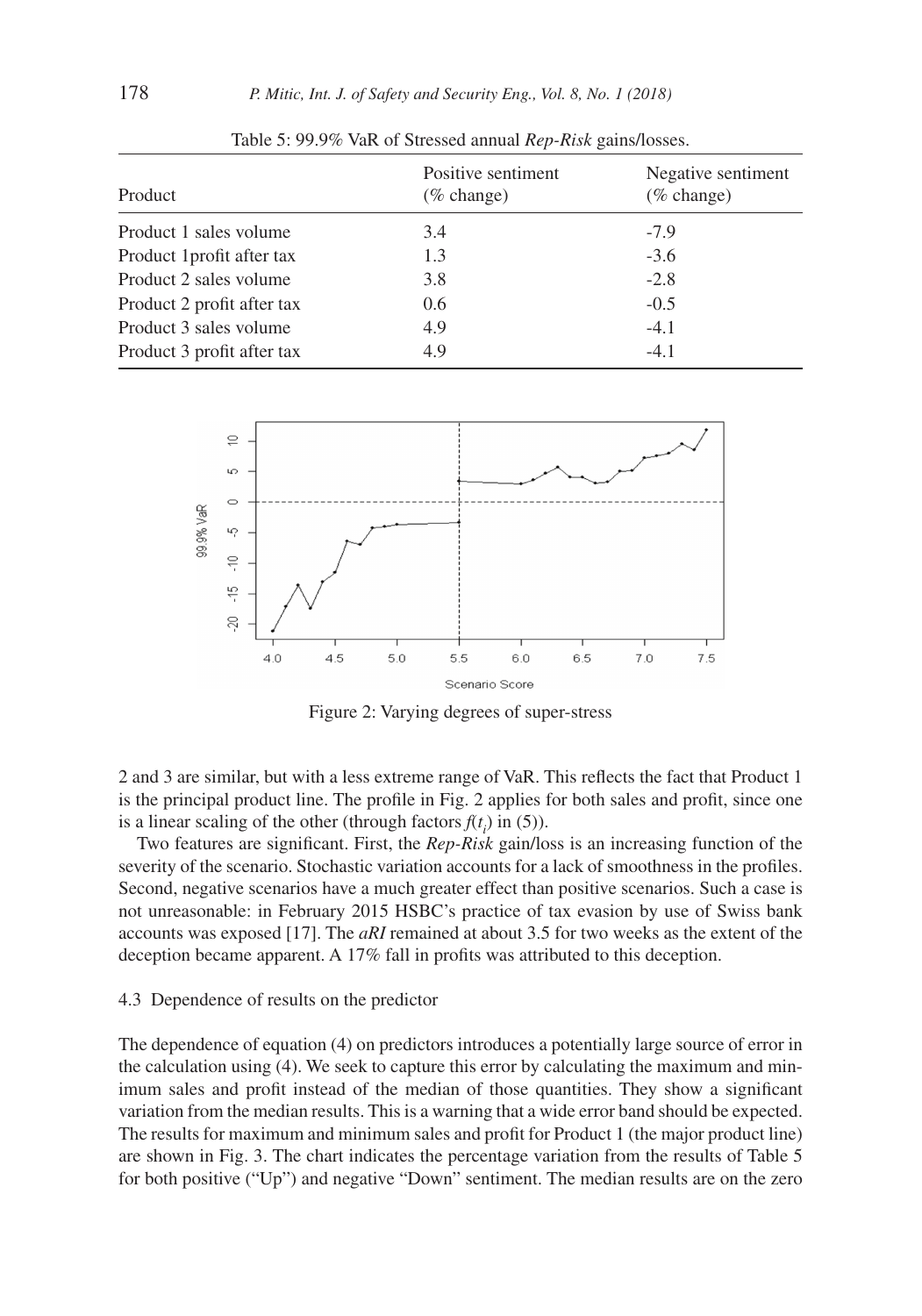

Figure 3: Dependence minimum and maximum stressed loss

line. The results indicate a possible underestimate of the effect of positive sentiment, the effect of which could be greater than might appear from using the median indicator.

## 5 DISCUSSION AND SUMMARY

In this paper we have reduced a complex network of agents, who are engaged in expressing opinions on an organisation, to a single daily index value (the *aRI*) which represents group sentiment towards that organisation. Using this index, a formal definition has been given for *Rep-Risk*, along with a summary of related informal terms. The *aRI* uses an arbitrary scale, and we express *aRI* in monetary terms by linking it to sales and profit. Indeed, this is the first formal demonstration of a sentiment-money link. In contrast to all previous studies, the monetary gain arising from positive sentiment has been assessed as well as the loss arising from negative sentiment.

Some general conclusions are apparent. First, there is approximate symmetry between the effects of positive and negative sentiment in unstressed cases. However, in stressed cases, negative sentiment has a much greater impact than positive sentiment. It is therefore much more important to mitigate potential negative reputational events than to generate positive sentiment. Second, the effect of sentiment on sales is a small percentage of total sales. Corresponding profits depend on relationships derived from balance sheet data and are necessarily even smaller. Third, *Rep-Risk* gains/losses are higher for major business lines. This is essentially a volume effect, but may be affected by factors such as product liquidity and perceived 'value for money'. The latter factor suggests the following conjecture, which has not yet been investigated. Retail customers ignore reputation events unless they are affected personally. They are swayed by personal monetary gain and the quality of service they receive, not by general issues of conduct.

## REFERENCES

- [1] Klewes, J. & Wreschniok, R., (eds.) *Reputation Capital: Building and Maintaining Trust in the 21st Century,* Springer, 2013.
- [2] Walter, I., Reputational risk *(Chapter 6) Finance Ethics,* eds. J.R. Boatright & R.W. Kolb, John Wiley & Sons, 2013.
- [3] BCBS157 Bank for International Settlements. Enhancements to the Basel II framework, available at www.bis.org/publ/bcbs157.pdf, 2009.
- [4] Honey, G., *Corporate reputation: perspectives of measuring and managing a principal risk*. CIMA, 2007.
- [5] Turney, P., Thumbs up or thumbs down? Semantic orientation applied to unsupervised classification of reviews, *Proceedings of the Association for Computational Linguistics (ACL)*, pp. 417–424, 2002. https://doi.org/10.3115/1073083.1073153